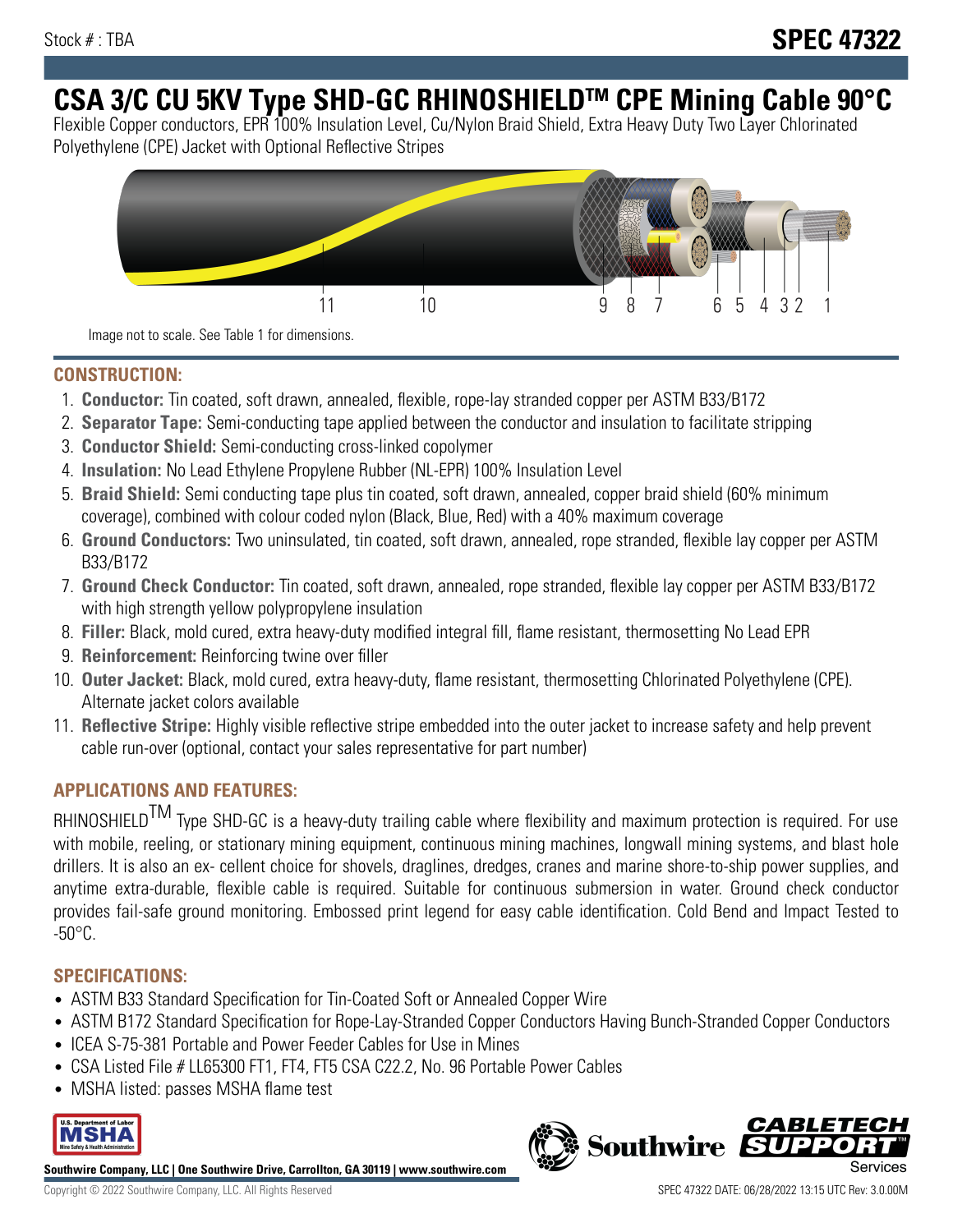• Meets or exceeds ICEA requirements as applicable for ICEA S-75-381/NEMA WC 58, ASTM B-3

#### **SAMPLE PRINT LEGEND:**

SOUTHWIRE{R} RHINO{TM} BRAND CABLE XXX AWG 3/C TYPE SHD-GC 5000V 100% INS. LEVEL -50{D}C FT1 FT4 FT5 {CSA} LL90458 P-07-KA-140012 MSHA